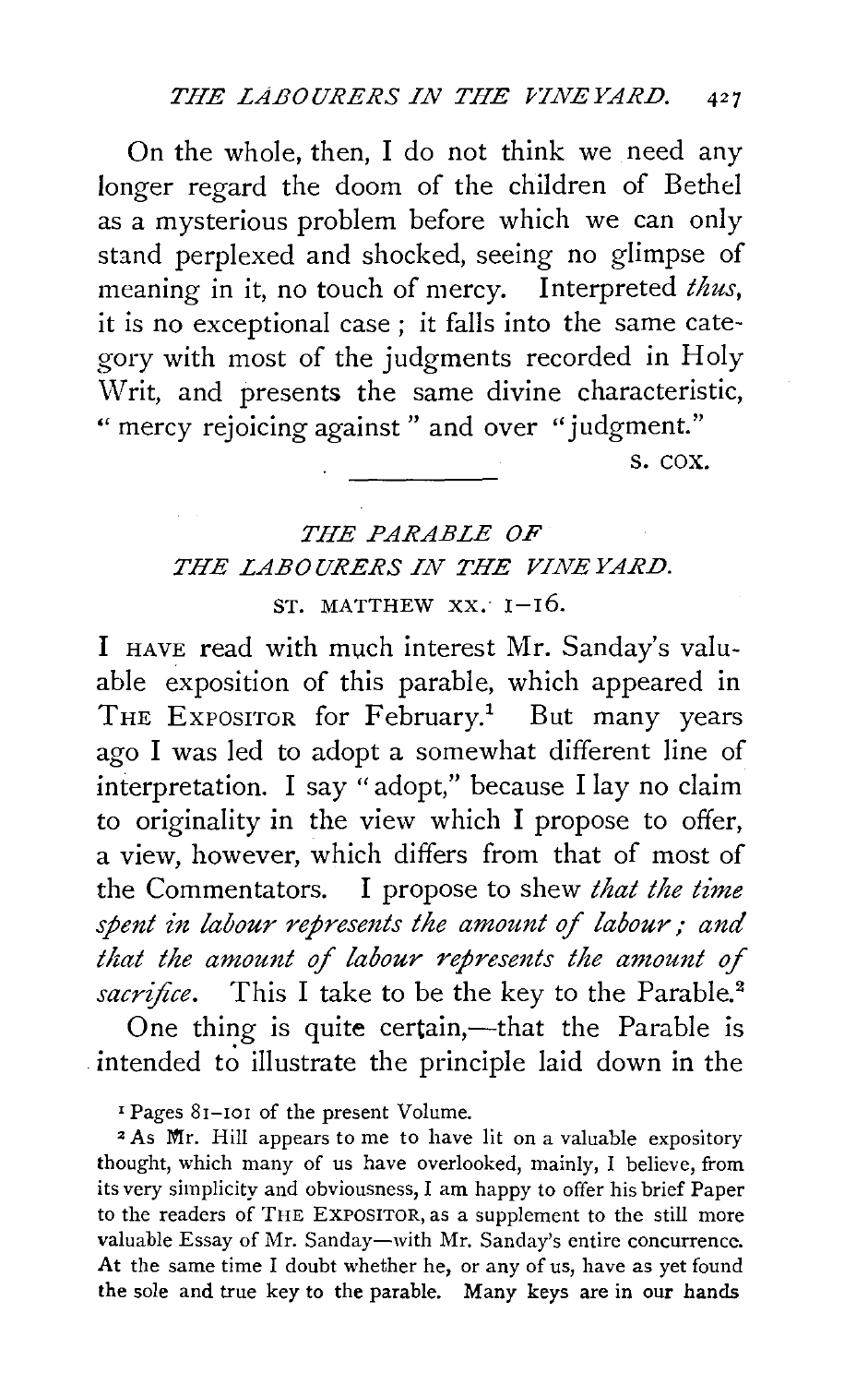last verse of the previous Chapter (St. Matt. xix. 30), viz., that "many that are first shall be last, and the last shall be first." And the question for us to solve is, What do these words mean ?

Now if we consider them in their connection with the preceding context, their meaning would seem to be this: That many who are first—that is, greatest -in the amount of worldly sacrifice they make for Christ's sake, will be the last-that is, the lowest -in the amount of reward they receive. Why? Simply because, not the amount only, but also the character, the quality, of the sacrifice has to be taken into account. In the Judgment, at the last day, the Lord will consider not only the outward works a man has done and the sacrifices he has made, but also the inward motives which have impelled him, the spirit by which he has been animated.

This I take to be the principle which the Parable was designed to illustrate. Let us see whether it does not spring naturally from the occurrence related in the previous Chapter and the conversation to which it gave rise. A rich young Ruler had gone sorrowfully away from the presence and service of Christ because, though he loved truth and righteousness and was set on life eternal, he could not bring himself to part with his great possessions. On which the Lord Jesus - beginning to make excuse for one who could make no excuse for him-

which give entrance to parts of the parable ; but no such master-key, I think, as will open all its doors. For myself I know of none which lets us so far into it as this: *In the service of God our labour is its*  own best reward; so that those who have most of the work may well *be content with least of the wage:* unless indeed our wage, or reward, be a larger and finer capacity for service ; in that case we might well each of us seek to be the most ambitious soul alive.—ED.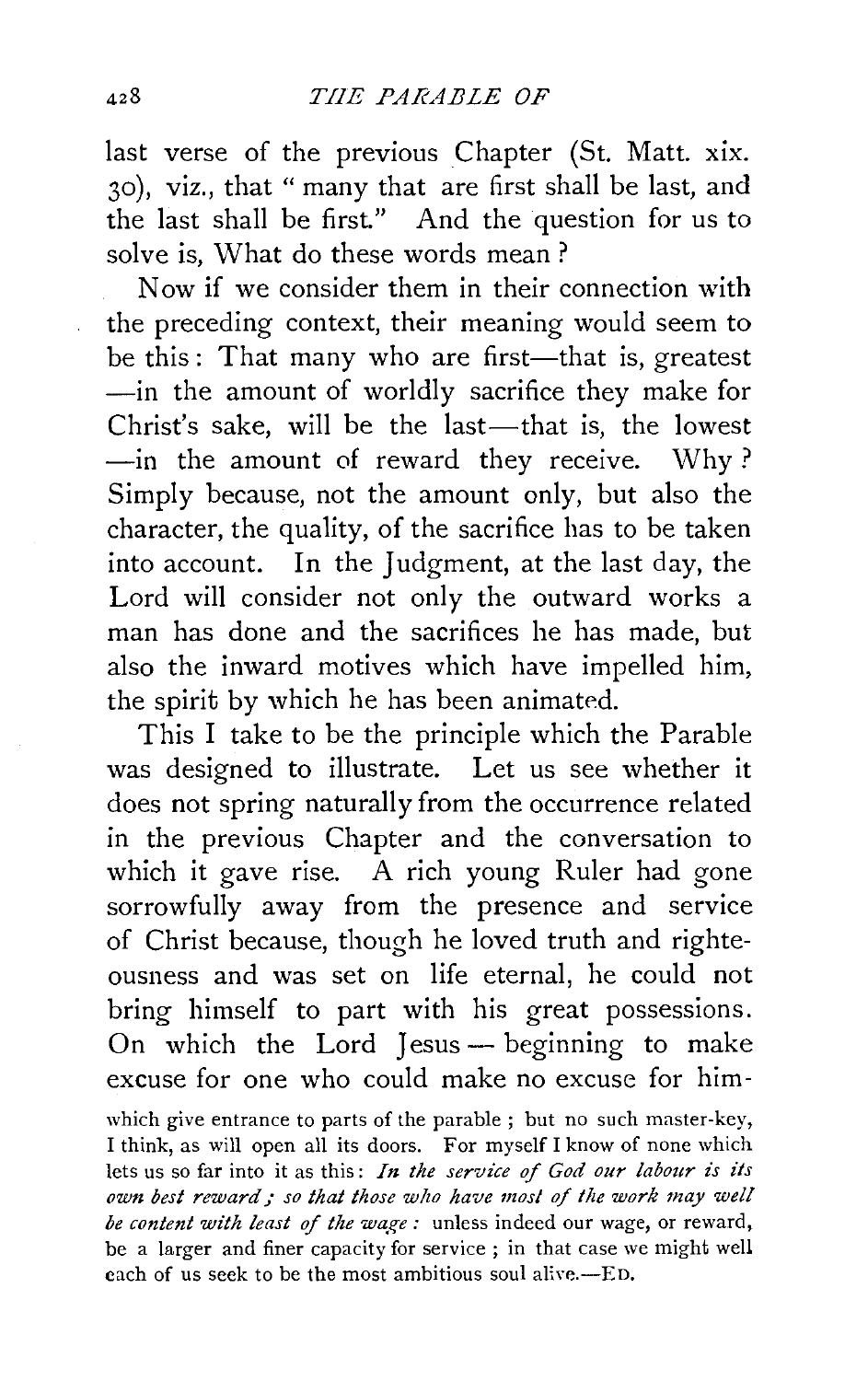self-sighed, and said to his amazed disciples, that it was very difficult for the rich to enter the kingdom of heaven, since it was very difficult for the rich not to trust in riches. Peter asked, " Behold, we have forsaken all and followed thee: what shall we have therefore?" And our Lord replied that Peter and his brethren should have a very high and special reward; and, further, that whosoever made any sacrifice for his sake should receive a hundredfold.

Now had our Lord stopped there, had He left this great saying without any qualification, it might have been fruitful in errors and evil consequences. He might have been understood to sanction the radical mistake that the Divine Judgment will turn on mere outward acts, and not on the inward disposition and motive which prompted them. A hireling spirit might have been engendered. Men might have deemed that the rewards of the future were to be bought-so much sacrifice, so much reward ; and that God would not regard the motives from which their works were done. Whereas St. Paul assures us that, even though we should bestow all our goods upon the poor and give our bodies to be burned, it will profit us nothing, if we have not charity. In his wisdom, therefore, our Lord added to his promise of reward the grave caution, "But many that are first shall be last, and the last first :" that is to say, many who have made the largest sacrifices, and on that account stand first and foremost in the eyes of men, will receive the lesser reward and stand lowest in the estimation of God. Why ? Because the Righteous and Omniscient Judge will have respect to the whole character of men, and not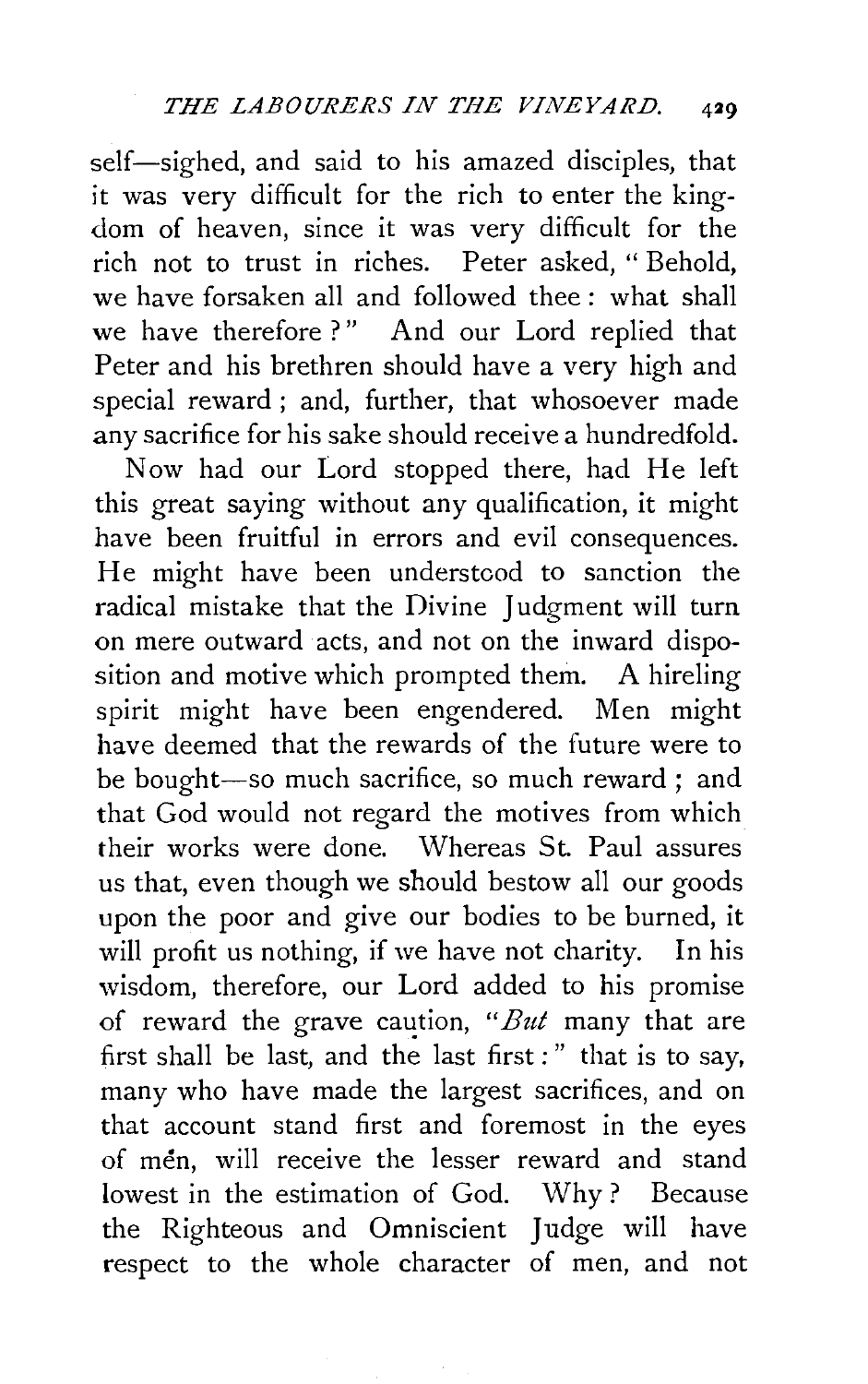merely to the overt acts in which that character is but partially and imperfectly expressed.

Having laid down this principle, the Lord Jesus proceeds to illustrate it by a Parable. The Parable marks diversity of character in the Labourers called to work in the Vineyard. The first-called *made a bargain* with the Householder; they would not go in till their wages were fixed. They may have been skilful and industrious workmen ; but they were lacking in inward quality, deficient in character; they were wanting in generosity and trustfulness, and would not stir a step till the bargain was struck. The other Labourers were men of a different stamp: *they* made no bargain ; with native 'and simple generosity they committed themselves to the promise of the Householder, "Go ye into the vineyard, and whatsoever is right I will give you." They relied on the justice and honour of their Employer, and so shewed that they themselves were not destitute of honour and justice. Accordingly, they were remunerated, not in exact proportion to their actual work, but rather in the measure of the character they had displayed. For although all the Labourers received the same sum, they were nevertheless-nay, therefore-very differently paid, since they were engaged at different hours of the day. In point of fact those who had done the most work got the least pay, while those who had done the least work got the most pay. These last, therefore, stood first in the estimation of the Householder ; and that, apparently, because of the less mercenary, the more generous and trustful, spirit they had shewn.

If, then, in interpreting the Parable, we take the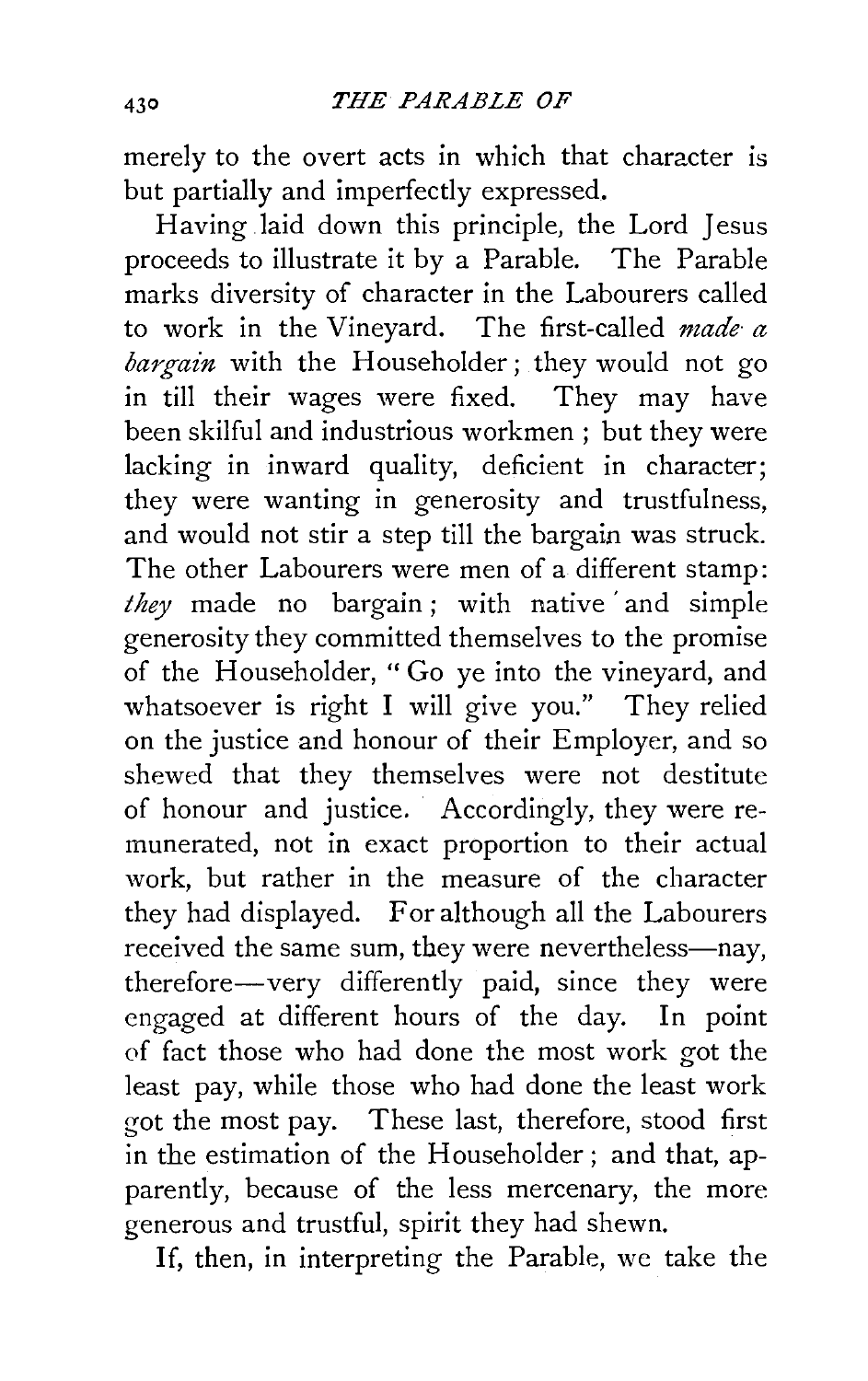time spent in labour as standing for the amount of labour, and the amount of labour as standing for the sacrifices which a man makes in order that he may serve Christ, we shall find that it most clearly and admirably illustrates the principle laid down in Chapter xix. verse 30, viz., that many who have left much, made many sacrifices, for Christ's sake and the Gospel's may receive the lower reward, whilst many who have left little, and made but few sacrifices, may receive the greater reward. And it was of grave moment that this principle should be clearly and emphatically set forth. Peter had just said, " Behold, we have forsaken all to follow thee : what shall we get for it?" as if the measure of the final reward were to be determined solely by the quantity of toil and sacrifice. To warn him against that error, to warn us through him, our Lord shews that men are not to be rewarded solely according to their outward acts of service, that the quality of their spirit and motives is to be taken into account no less than the quantity or amount of their service.

And mark how important it is that this principle should be recognized. Otherwise, what hope would there be for the poor, for those who have little or nothing that they can give up-not even a boat and nets ? Were it in their power, they might be as ready as any to part with wealth or worldly goods. But though that is not in their power, it is in their power to shew, like the later-called Labourers, a more generous confidence in the Master, a more loving faith. To them, therefore,—that is, to the vast majority of men-this Parable is full of welcome instruction and consolation. On the other hand,